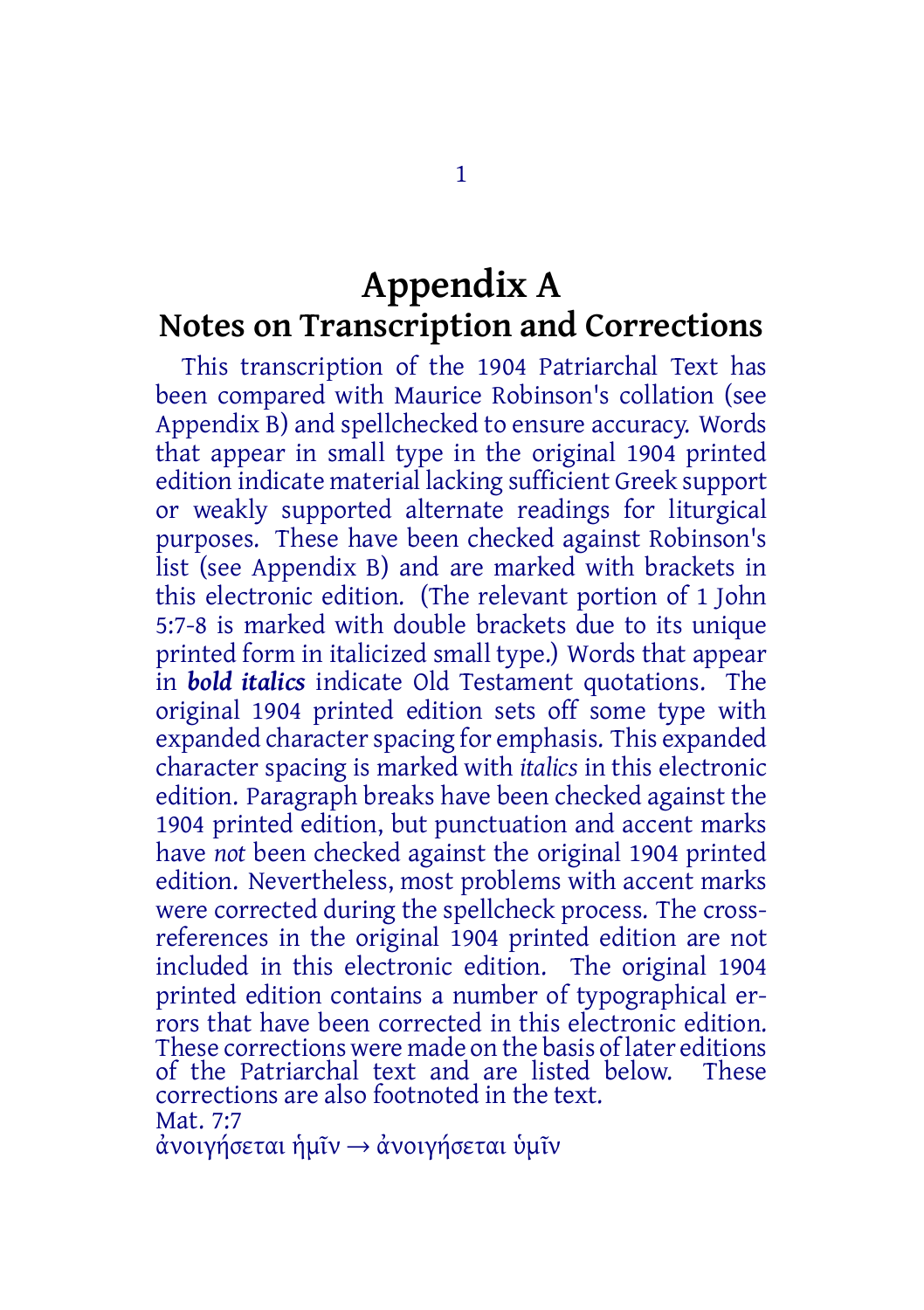Mat. 23:39 ἴδετε → ἴδητε Mat. 27:9 τετιμημημένου → τετιμημένου Mark 3:2 παρετήτήρουν → παρετήρουν Mark 9:22 ὑμῖν → ἡμῖν Luke 1:59 Ζαχαχαρίαν → Ζαχαρίαν Luke 4:17 ἐπεδόδη → ἐπεδόθη Luke 22:31 συνιάσαι → σινιάσαι John 2:4 αὐτῷ → αὐτῇ John 4:20 ὑμῶν → ἡμῶν John 11:27 σὺ ὁ → σὺ εἶ ὁ Acts 23:7 τούτου → τοῦτο Acts 26:30 Βερενίκη → Βερνίκη 1 Cor. 14:30 ἀποκακαλυφθῇ → ἀποκαλυφθῇ Gal. 3:18 ἐξ ἐπαγγγελίας → ἐξ ἐπαγγελίας 1 Thess. 3:9 δι᾽ ἡμᾶς → δι᾽ ὑμᾶς Heb. 3:2 ποιήσατιν → ποιήσαντι Heb. 11:6  $\delta \eta \rightarrow \delta \epsilon \tilde{\iota}$ Rev. 17:8 τὰ ὄνομα → τὸ ὄνομα

2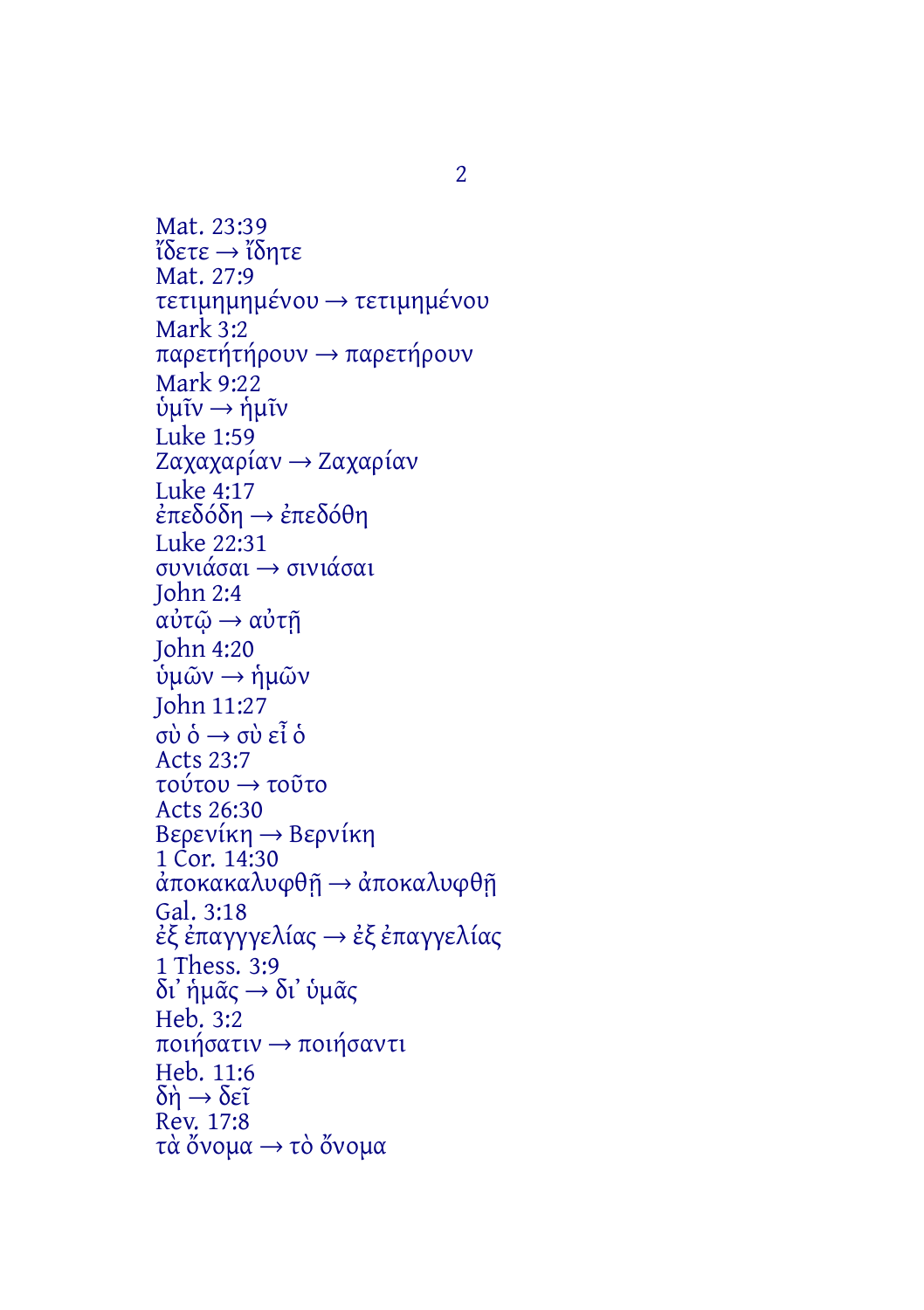Rev. 22:11 δικαισύνην → δικαιοσύνην